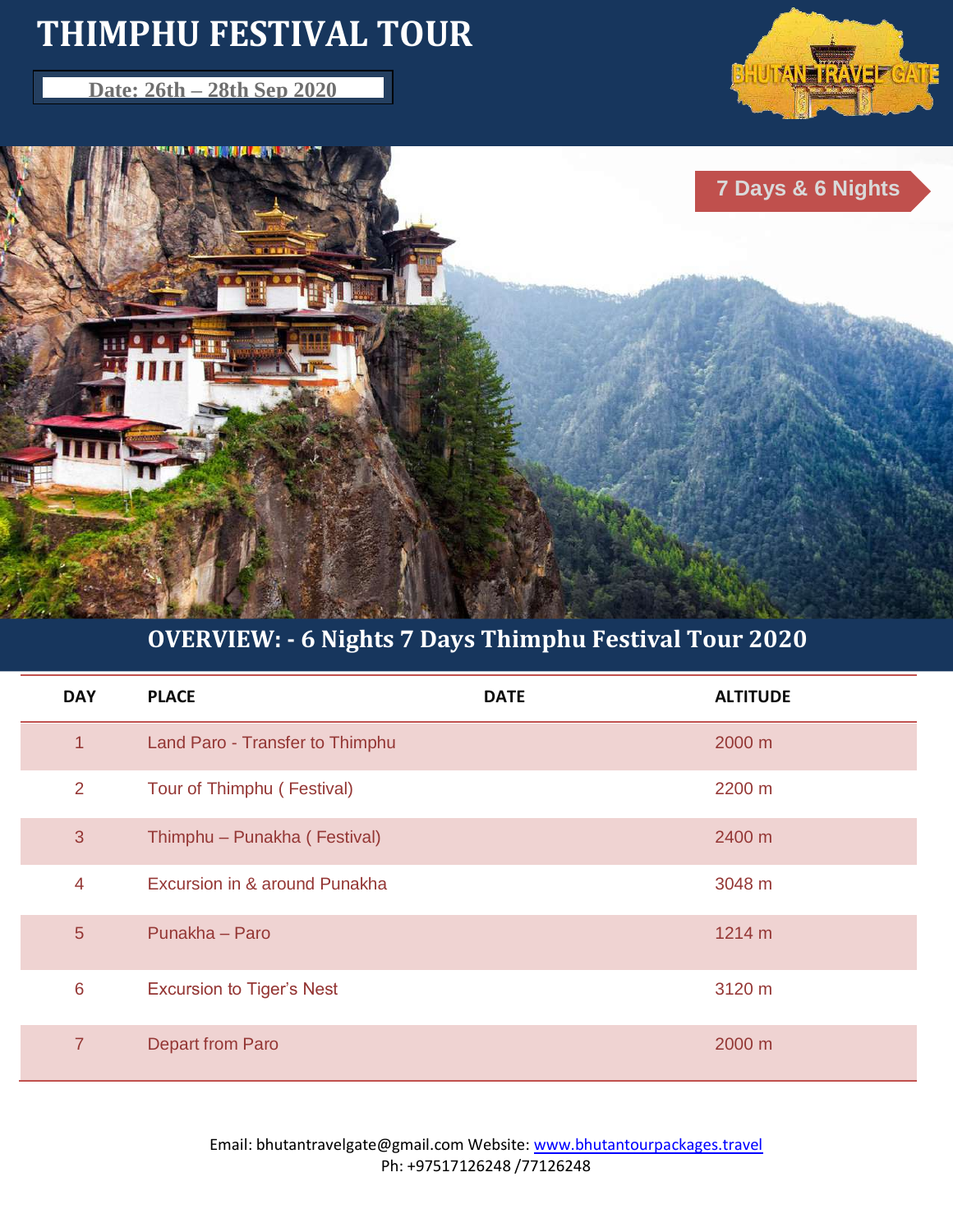#### **LAND PARO - TRANSFER TO THIMPHU**

**Day 1**

Fly into Paro by DrukAir / Bhutan Airline. After completing your immigration formalities, you will be received by our representative who will be your tour guide throughout your tour and drive to Thimphu.

National Memorial Chorten, chorten literally means ' seat of faith' and Buddhists often



call such monuments the 'Mind of Buddha'. Meet the elderly local in circumambulation at the National Memorial Chorten. Takin Preserve, which houses the national animal the Takin that is only found in Bhutan. This is an extremely rare

member of the goat family. Found in herds in the very high altitudes (13,125ft and over).

Tashichhoe Dzong, a fortress of the glorious religion. It was built in 1641 by Zhabdrung Ngawang Namgyel and was reconstructed into present structure by the late King, His majesty Jigme Dorji Wangchuck in



the year 1962-1969. It houses the secretariat building, the throne room and the office of the king, and the central monk body. · Craft Bazaar -A one stop place to witness Bhutanese culture and buy Bhutan made art and craft product. The Bazaar in its 80 stalls covers all aspects of the traditional arts and crafts of Bhutan. At this Bazaar craftsmen and artisans from across the country display and sell their handicrafts. And also visit other handicraft stores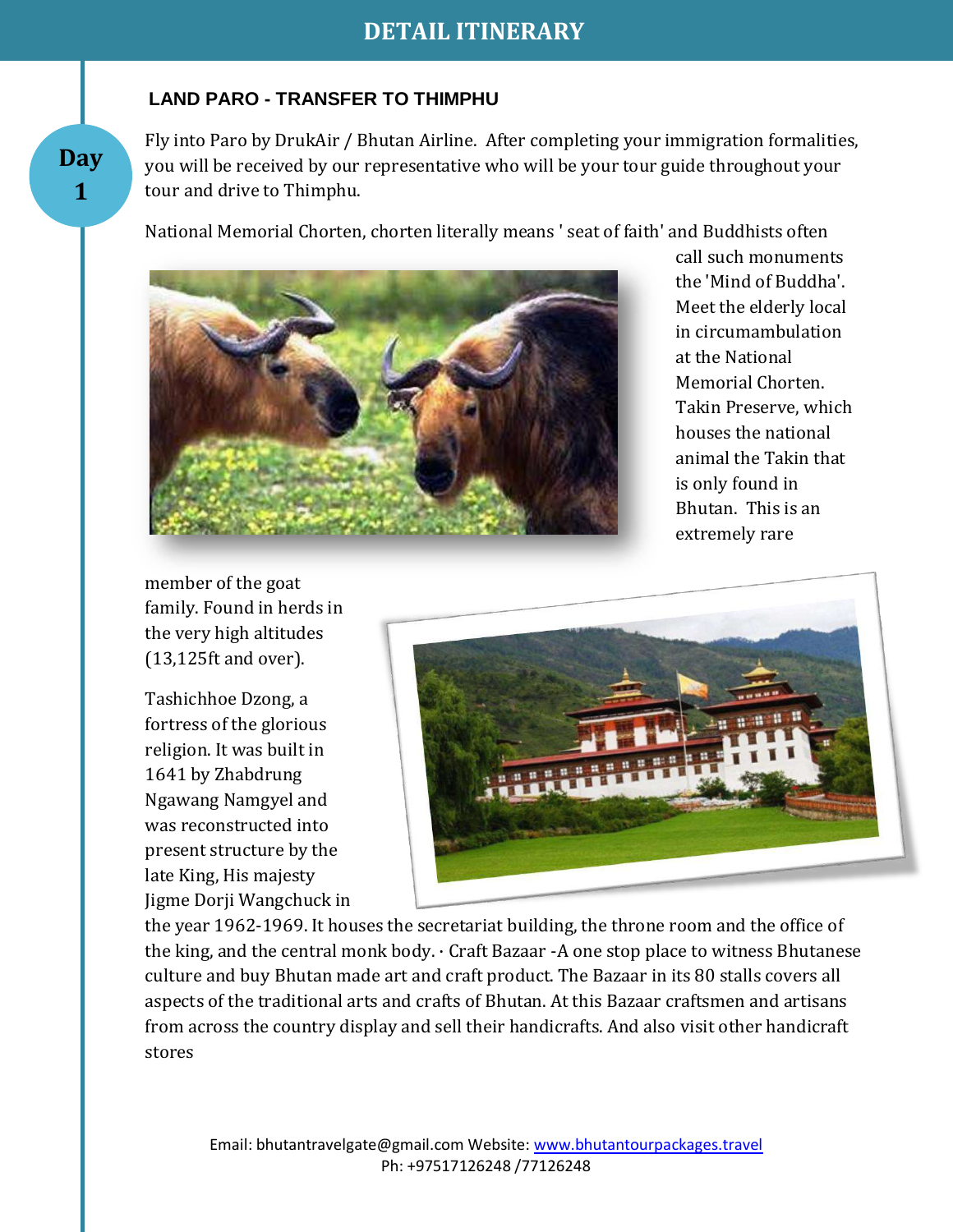#### **EXPLORE THIMPHU**

After breakfast visit following place:

 Institute for Zorig Chusum - commonly known as Arts & Crafts School or Painting School, the Institute offers a six-year course on the 13 traditional arts and crafts of



Bhutan. On a visit, one can see students learning the various skills taught at the school.

**Coronation** Park - Located on the banks of the river (near the city stadium), this 5.6 acres of parkland offer a pleasant and relaxing environment to stroll or to sit and watch the river flow by.

 Kuensel Phodrang and visit tallest Buddha statue and enjoy the full view of Thimphu

Valley below.

• The Folk Heritage Museum (Phelchey Toenkhyim) - It is dedicated to connect people to the Bhutanese rural past through exhibits, demonstrations, educational

programes and documentation of rural life. The principal exhibit in the museum is a restored three storey traditional rammed mud and timber house, which dates back to the mid



19thm century. The design and form of house is that of an average household in the Wang area during that era. The age of structure demonstrates the durability and performance of the building materials. From ground to top floor, household objects, typical domestic tools and equipments that would have been used by a family during that period are put on display. The museum is also developing some of the native trees and plants that were used for various domestic purposes in the rural households.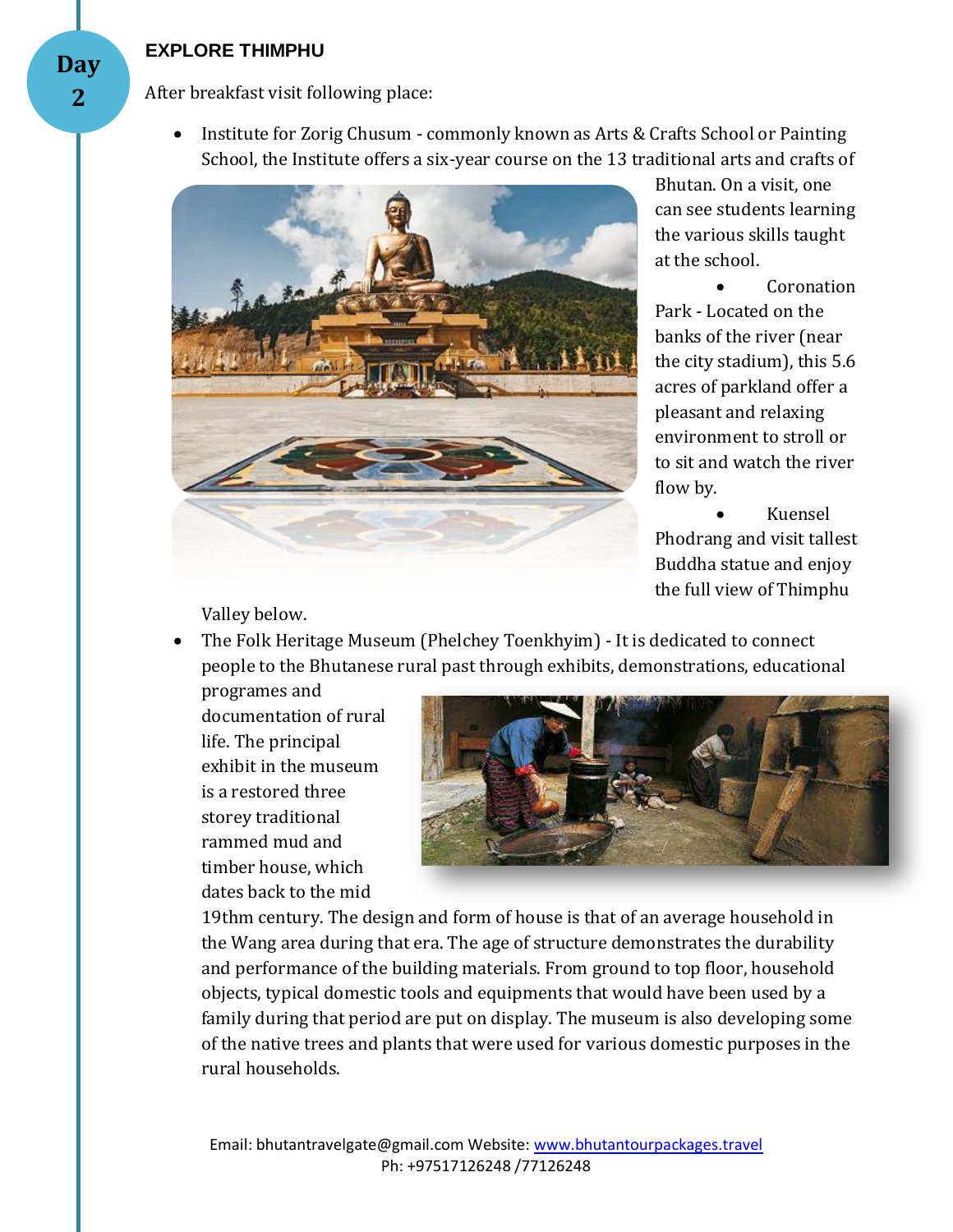After Lunch: Attend Thimphu Festival.



Email: bhutantravelgate@gmail.com Website: www.bhutantourpackages.travel Ph: +97517126248 /77126248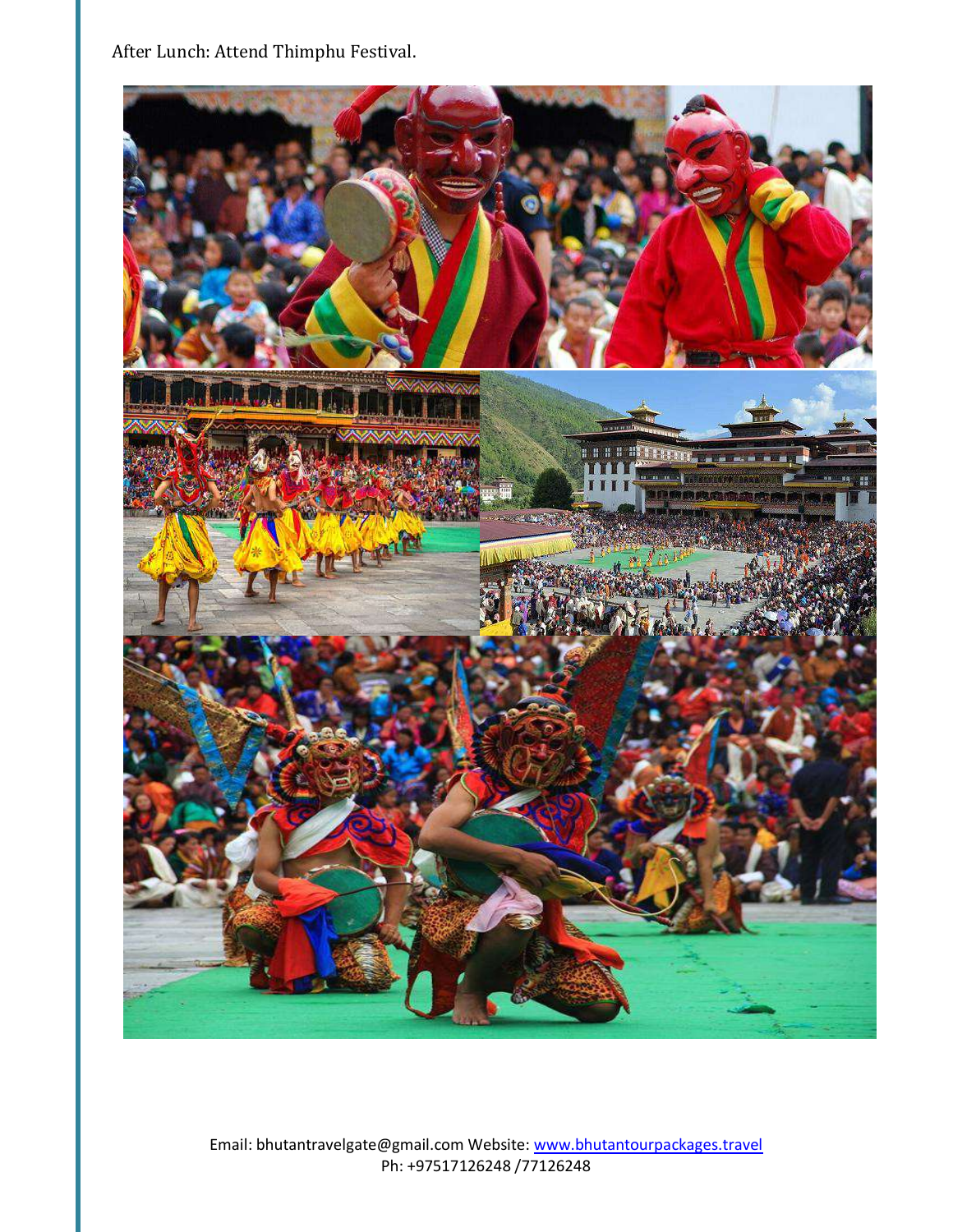#### **THIMPHU - PUNAKHA**

After breakfast, travel to Punakha through Dochula Pass 3140 m). In the clear spring sky, you can enjoy the panoramic view of the Himalayan Mountain ranges. . Then pass by the beautiful 108 chortens built on the hill by Her Majesty Ashi Dorji Wangmo Wangchuck (Queen Mother of Bhutan) for the security and well being of His Majesty, the King of Bhutan.

Punakha has been inextricably linked to some of the most momentous events in the Bhutanese history and deserves its reputation as one of the most beautiful and significant regions at the heart of Bhutanese culture. Punakha had served as the capital of Bhutan from 1637 till 1907. The dzong is historically important and stands as the symbol for a unified Bhutan.

On the way, stop for lunch at Metsina village and then visit the Devine Madman's MonasteryChhimi Lhakhang, famously known for its fertility shrine, where one can receive a special fertility blessing. Then visit the Punakha Dzong, located on the island of

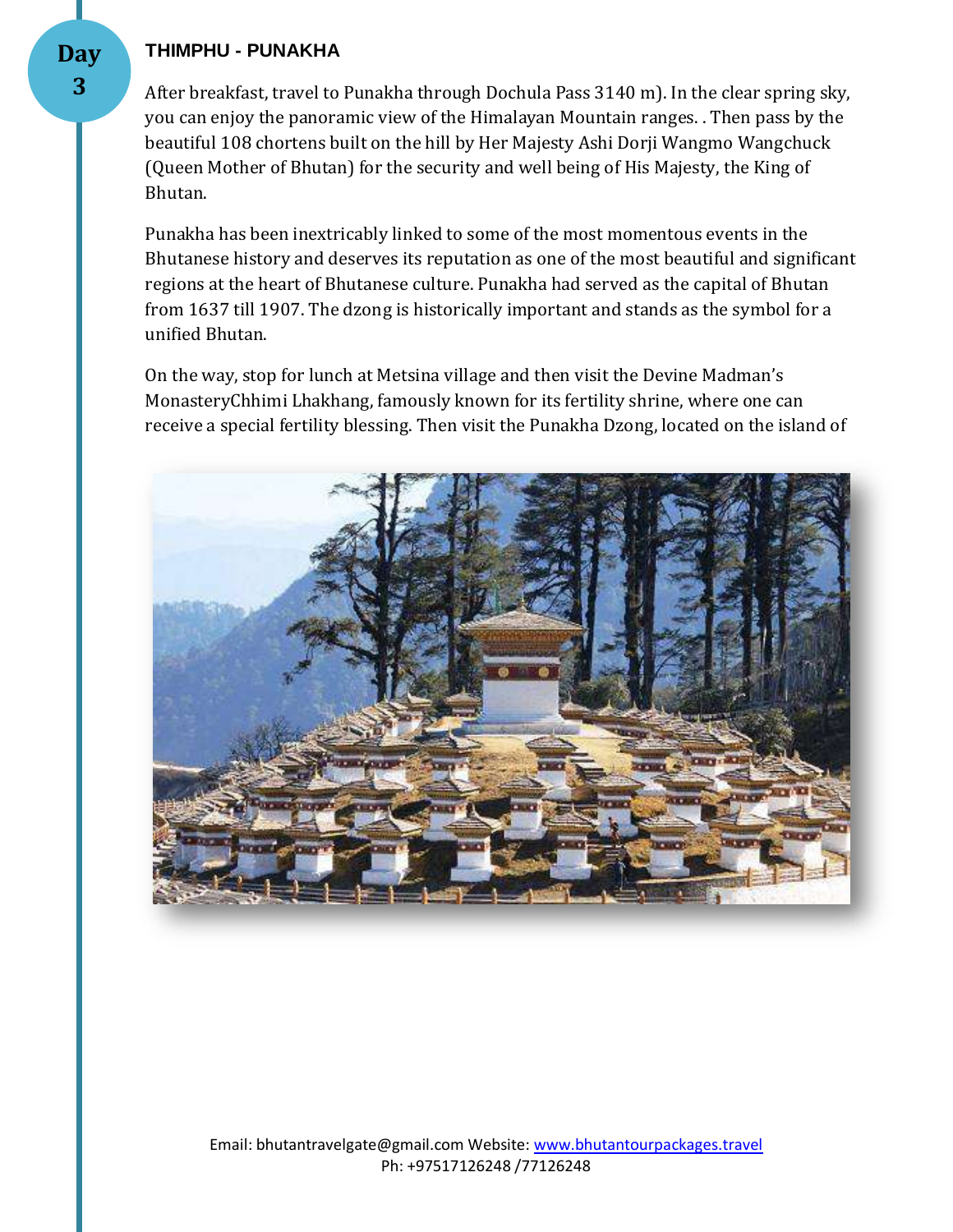

the Pho - Chu (male river) and the Mochu (female river). The dzong was built in 1637 by Zhabdrung Ngawang Namgyal to serve as the religious and administrative seat of the region. At the dzong, you can see the highest standards in woodwork. In the evening visit Rinchengang & Lobesa villages where you will take a short walk through the village and have free interaction with the villagers.

#### **EXCURSION IN AND AROUND PUNAKHA**

Hike to Khamsum Yulley Namgyal Chorten - A beautiful hike takes one to the regal

Khamsum Yuelley Namgel Chorten, which was built to remove negative forces and promote peace, stability and harmony in the changing world. The Chorten dominates the upper Punakha Valley with commanding views across the Mo Chhu and up towards the mountainous peaks of Gasa and beyond. After lunch visit following place Limbukha –



Drive towards limbukha village later walk across the suspension bridge (about 200m long) through absolutely fresh breeze and fascinating view of Dzong. Follow the farm houses gradually climbing towards Dompala hills. The view of Dzong, Pho Chhu, Mo Chhu rivers and surrounding village is superb amidst chirpine forests. The climb is another two and half hours to Limbukha. Limbukha farmers grow Bhutan's famous red rice which is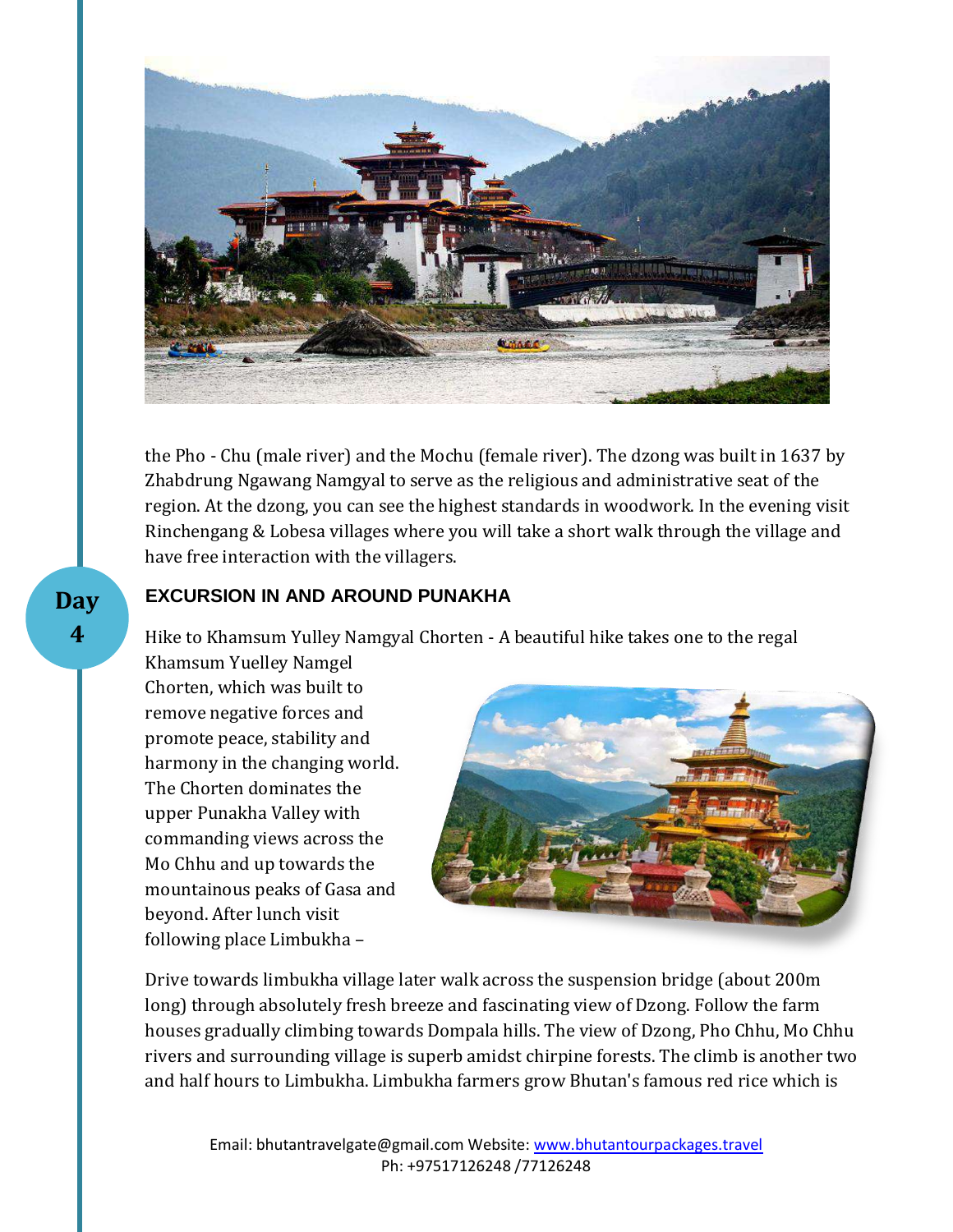supposed to have medicinal values. This particular rice needs clean mountain spring so that the taste is good and nutritional value maintained. Limbukha is also known for its love of peace and tranquility. Legends say that during medieval wars the "limpus" or the people of Limbukha always volunteered as peace negotiators. This is also depicted during yearly festival called 'Serda' when the men are found carrying peace flags instead of swords and fireworks the drive to Gangtey valley .

#### **PUNAKHA – PARO**

After breakfast travel to paro. On arrival at paro check into your hotel and latter drive to Paro fortress to witness festival.

The Paro Tshechu is one of the biggest festivals in the country. On the first day, all mask dances are held inside the courtyard of the Dzong. In the subsequent days, the courtyard outside the dzong hosts the festival.



National Museum, housed in the Ta Dzong (watchtower). Here an intriguing collection of artifacts provide a wonderful introduction to the rich culture and heritage of the Kingdom. Paro Dzong, a fine example of Bhutanese historic architecture. It is also known as the Rinpung Dzong which means a "fortress that sits on a heap of jewels". This imposing dzong located above the Paro River is a fine example of Bhutanese architecture with its inward sloping walls that rise to an impressive height.

The dzong was built in the 16th century on the foundation of a monastery built by Guru Rinpoche (who is regarded as the "second Buddha.") .From the dzong, walk further down to Nyamai Zampa, an oldest traditional cantilever bridge in Bhutan.

In the evening stroll through the Paro town and visit local handicraft stores.

Email: bhutantravelgate@gmail.com Website: www.bhutantourpackages.travel Ph: +97517126248 /77126248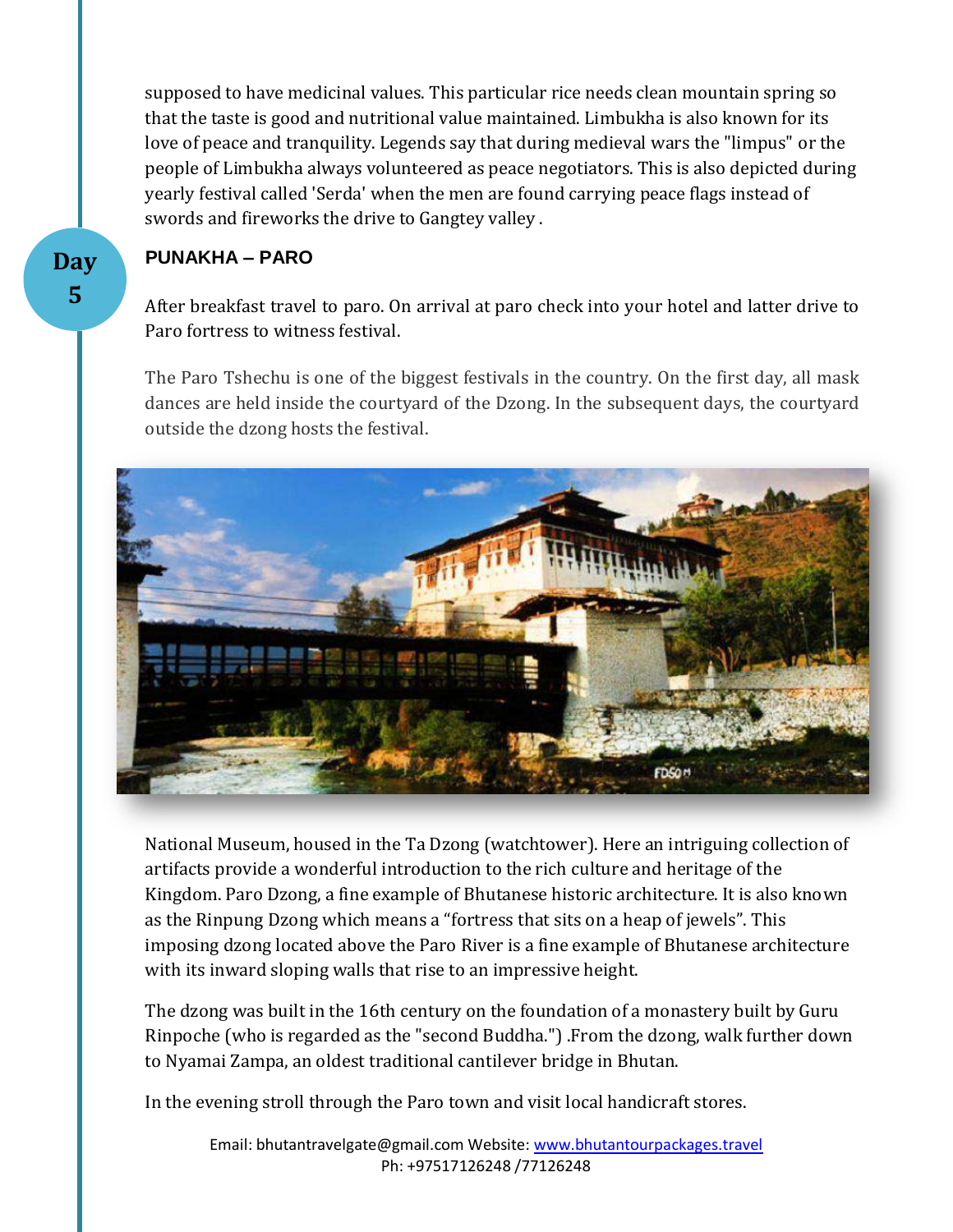#### **EXCURSION TO TIGER'S NEST MONASSATERY**

After breakfast,drive to Paro which takes about 1 hr and then hike up to Taktsang Monastery, also known as 'Tiger's Nest'. The walk up to the viewpoint will take about 1 – 1 ½ hrs depending on your fitness and from View Point you will enjoy a spectacular view of the monastery clinging to the side of the cliff. Stop for refreshment at the View Point Cafeteria.

Then walk further up to the monastery which will take about 1 hour. It is said that in the 8th century Guru Rinpoche flew on the back of a tigress from eastern Bhutan to this place and meditated in a



cave here for 3 months. The principal Lhakhang (monastery) of the present monastic complex dates from 1692. Taktsang was damaged severely by fire in 1998 but has now

been fully restored to its former glory.After visiting the monastery, walk downhill back to the road on the way stop for lunch at the view point cafeteria and then walk further downhill to the road point. Then drive back to hotel.

On the way visit Kyichu temple, one of the 108 temples built in the 7th century by the Tibetan King Songsten Gampo. The story goes that a giant demon lay across the



whole area of Tibet and the Himalayas and was preventing the spread of Buddhism. To overcome her, King Songtsen Gampo decided to build 108 temples, which would be placed on all the points of her body. Of these 108 temples, 12 were built in accordance